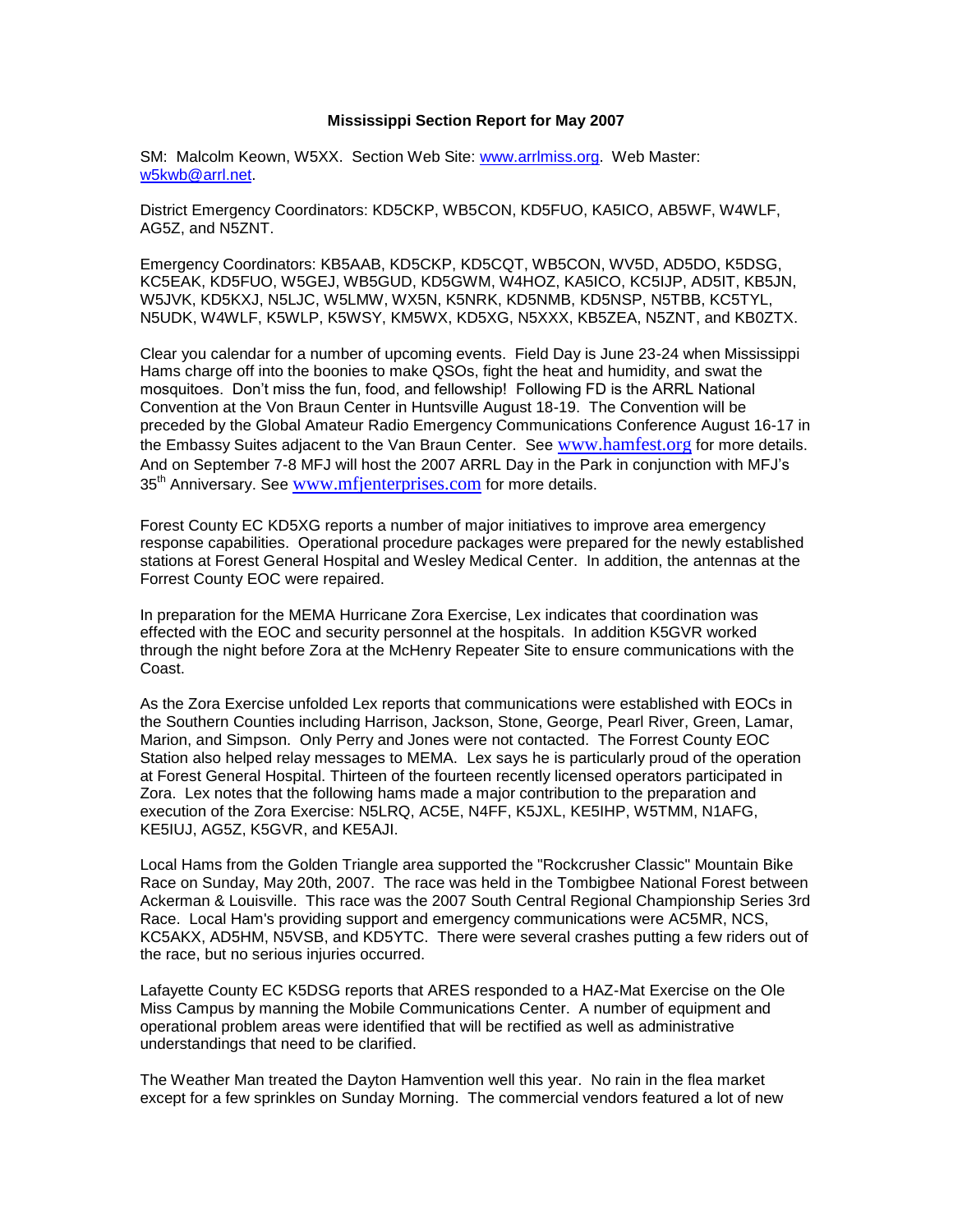European equipment giving the JA's some competition. Those Mississippi Hams enjoying the festivities were KE5BMO, WB8BZH, KF5C, K5FLU, KB5JNZ, AA5MT, KC5NIS, KB5OXI, KC5RC, WB5TTE, W4WLF, W5XX, KB5YBH, WB4YBY, and KB5YJF.

Event Coordinator AB5BL (formerly KD5WEA) reports that the Jackson ARC provided communications for the annual Heatwave Triathlon. This event consisted of a swim in the reservoir, a run through the woods, and finally a bike ride on the Trace. Those providing assistance included K5BLL, K5RWB, K5CPO, KE5JKD, KE5IMJ, and KD5SBP. Due to their communications support responsibilities, none of the hams had time to participate in the Triathlon (or so they said).

ARRL Headquarters has announced the 2007 Scholarship recipients. There was not a single applicant from Mississippi! We are letting scholarship money slip through our fingers. We need to do better next year.

Welcome to new Mississippi Hams: KE5OBP, Matt – Madison; KE5OBR, Ken – Guntown; KE5OFR, Gary – Gulfport; KE5OFS, Melvin – Gulfport; KE5OFT, Teri – Gulfport; KE5OFU, James – Gulfport; KE5OFV, Kenneth – Gulfport; KE5OFW, Gary – Gulfport; KE5OGB, Cecil – Gulfport; KE5OGC, Jean – Gulfport; KE5OGD, Branden – Hattiesburg; KE5OKH, Roy – Moss Point; KE5OFI, James – Ocean Springs; KE5OFX, Bradley – Saucier; KE5OFY, Carol – Saucier; KE5OKR, Donal – Biloxi; KE5OKS, James – Gulfport; KE5OKW, Don – Gulfport; KE5OOB, Paul – Olive Branch; KE5OPJ, James – Hernando; KE5OPM, Denise – Southaven;

Congratulations to the following on their upgrades: KD5BXX – Wiggins; KC5CHP – Gautier; KE5DHC – Florence; KE5FHV – Meridian; KD5GHV – Magee; KE5IMJ – Crystal Springs (way to go, David!); KE5MVZ – Gulfport; KE5NSP – Monticello; KE5OBQ – West Point; KI4OGY – Southaven; N5UCF – Gulfport; KA5VFU – Gulfport.

Also congratulations are in order to the Central Mississippi ARA which was approved for ARRL Club Affiliation, and further to WJ5C and Prentiss County EC WX5N, who both completed ECC-001.

Welcome to new ARRL members: KE5AIJ – Maben; KE5AJF – Maben; KE5AJI – Petal; KD4EGP – Oxford; WA4EWG – Walls; K5LMB – Oxford; KI5MW – McComb; KE5NQO – Oxford; KE5NSG – Perkinston; KE5OGB – Gulfport; KE5OGC – Gulfport; KE5OKI – Ocean Springs; KD5YCP – Houston; KB5YEE – Vicksburg; N5ZNN – Vicksburg.

Regret to report the passing of W5NTV of Vicksburg.

PIC Report: N5TBB

Club Newsletters/Reports: Hattiesburg ARC (AC5E), Meridian ARC (W5MAV), and Vicksburg ARC (W5WAF).

DEC/EC Report: WB5CON (NE MS/Alcorn), KC5EAK (Pearl River), K5DSG (Lafayette), WB5GUD (Newton), KD5GWM (Lauderdale/Clarke), KD5KXJ (Leake), WX5N (Prentiss), K5NRK (Warren), N5TBB (Tippah/Benton), W4WLF (Gulf Coast/Harrison), and KD5XG (Forrest).

RACES Report: KD5VMV (DeSoto)

Net reports: sessions/QNI/QTC (Net Manager)

DRN5 62/Miss 100% Rep by W5MLO, WB5ZED, WF5F, KG5EJG, WA5FB, W5XX (WB5ZED)

MS Section Phone Net 31/2905/17 (K5NRK)